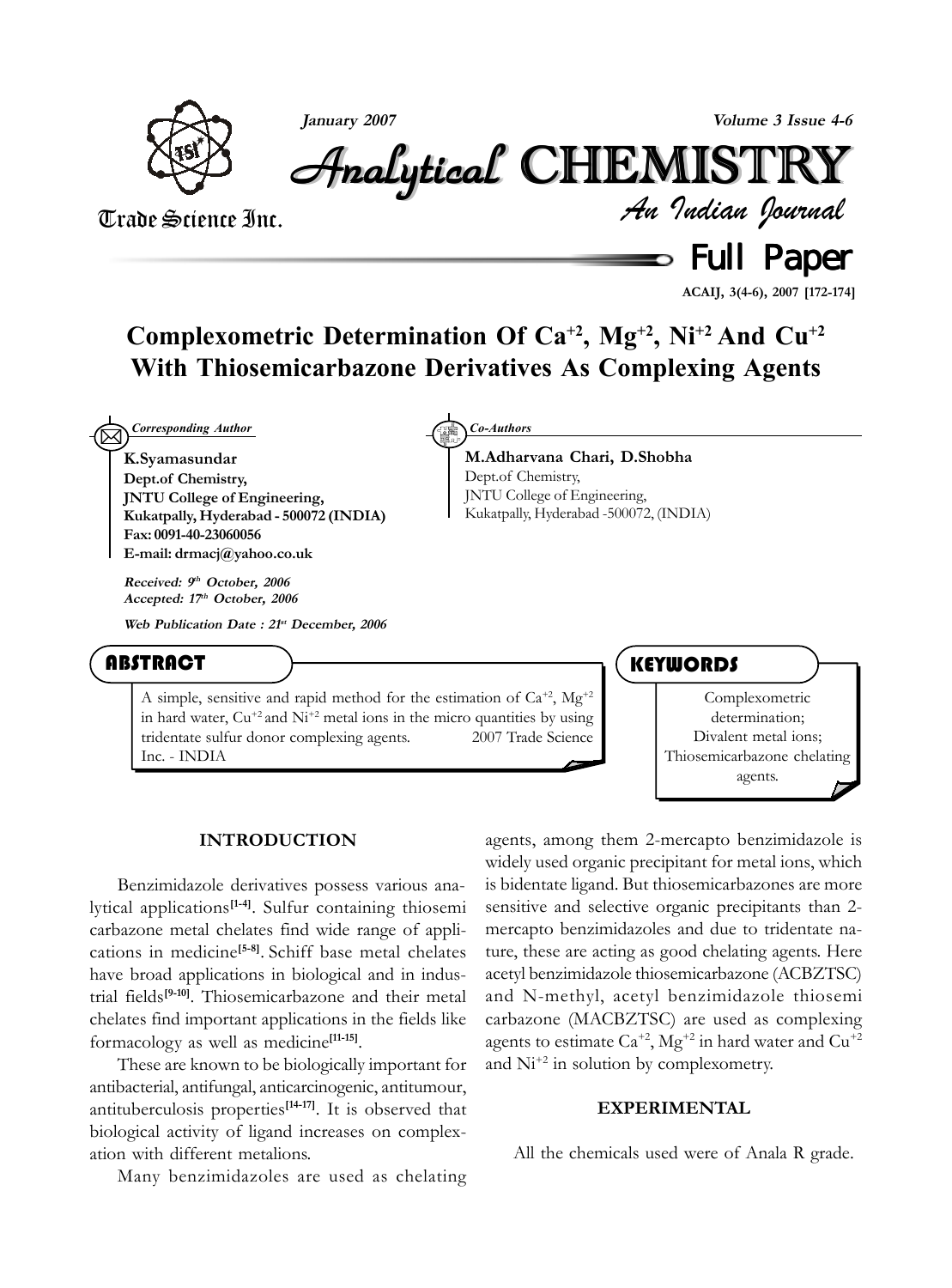#### **2-Acetyl benzimidazole thiosemicarbazone[18]**

A mixture of equimolar amount of acetyl benzimidazole and thiosemicarbazide in aqueous methanol containing a few drops of acetic acid was refluxed for 3 h and then cooled. The resulting white solids (80%) were washed and crystallized from dioxane, m.p. 228-230°C.

# **1-Methyl-2-acetyl benzimidazole thiosemi carbazone**

It is prepared by the method reported**[18]** earlier. Buffer solution is prepared by adopting the standard procedure**[19]**.

The pH measurements were made by using digital pH meter Model DPH 500. Metal solutions are also prepared by using standard procedure**[20]**. The metal solutions are dissolved in conductivity water. The ligands are prepared in aqueous methanol. The metal and ligands are prepared for 0.1N as stock solutions.

#### **Titration procedure**

Pipette out 20ml of the test sample into 250ml conical flask and add 3-4 drops of buffer solution followed with few drops of EBT indicator and titrate the contents against the standard EDTA/ Thiosemicarbazone ligands solution till the colour changes from wine red to blue. Repeat the titration to get concurrent titre values.

## **RESULTS AND DISCUSSION**

In the present work, volumetric estimation of calcium and magnesium was carried out by using ACBZTSC and MACBZTSC as complexone. This was carried out in 2 steps.

In step1: EDTA was standardised by using  $MgSO<sub>4</sub>$ . The EDTA was used to estimate  $Ca<sup>+2</sup>$  and  $Mg^{+2}$  at a pH 9-10 of using EBT as indicator.

Instep2: ACBZTSC and MACBZTSC were used to estimate the  $Ca^{+2}/\text{Mg}^{+2}$  under the same conditions as EDTA. The results obtained were in harmony with that of  $1<sup>st</sup>$  step.

This indicates that ACBZTSC and MACBZTSC can be used in place of EDTA as a complexone. But the results indicate that the metal ligand ratios are 1: 2. Metal ions  $(10^{-3} \text{ M})$  can be estimated by using 10<sup>-</sup> 3 M reagent. In general EDTA forms 1:1 complexes with metal ions.

D

Similarly the reagents are also useful in the determination of  $Ca^{+2}$  and  $Mg^{+2}$  in the hardwater. The sharp end point green is observed from intial colour blue. In the place of EDTA, ACBZTSC and MACBZTSC are also can be used.

 $M + EBT \rightarrow M-EBT$   $[M = Ca^{+2}, Mg^{+2}]$ 

 $M$ -EBT + 2 Ligand  $\rightarrow$  M (Ligand)<sub>2</sub> + EBT [Ligand = **ACBZTSC, MACBZTSC ]**

In the estimation of  $Cu^{+2}$  and  $Ni^{+2}$  by EDTA the proper equivalance point is difficult. This is not sharp and clear, due to this errors are possible.

 $M + FSB \rightarrow M-FSB \quad [M = Cu^{+2} \text{ and } Ni^{+2}]$ 

**M-FSB + ACBZTSC → M (ACBZTSC)**, + FSB (Fast **Sulfone Black )**

But by using these complexones the end point is sharp and clear green colour is obtained. This is due to the two tridentate ligands are occupying the 6 corners of the octahedron easily.

The advantages of these methods are:

Selective, sensitive and specific.

Endpoint is clear and sharp.

More accurate results.

Endpoint colour is constant for several hours.

By using EDTA upto  $10^{-3}$ M of metal can be estimated. But  $5 \times 10^{-4}$  M of metal also can be estimated by using these new reagents volumetrically.

Based on the results presented above octahedral structure is assigned to Ca, Mg, Cu and Ni complexes. The metal complex composition is assigned as 1:2 in solution state.



*An Indian Journal*

Analytical CHEMISTRY